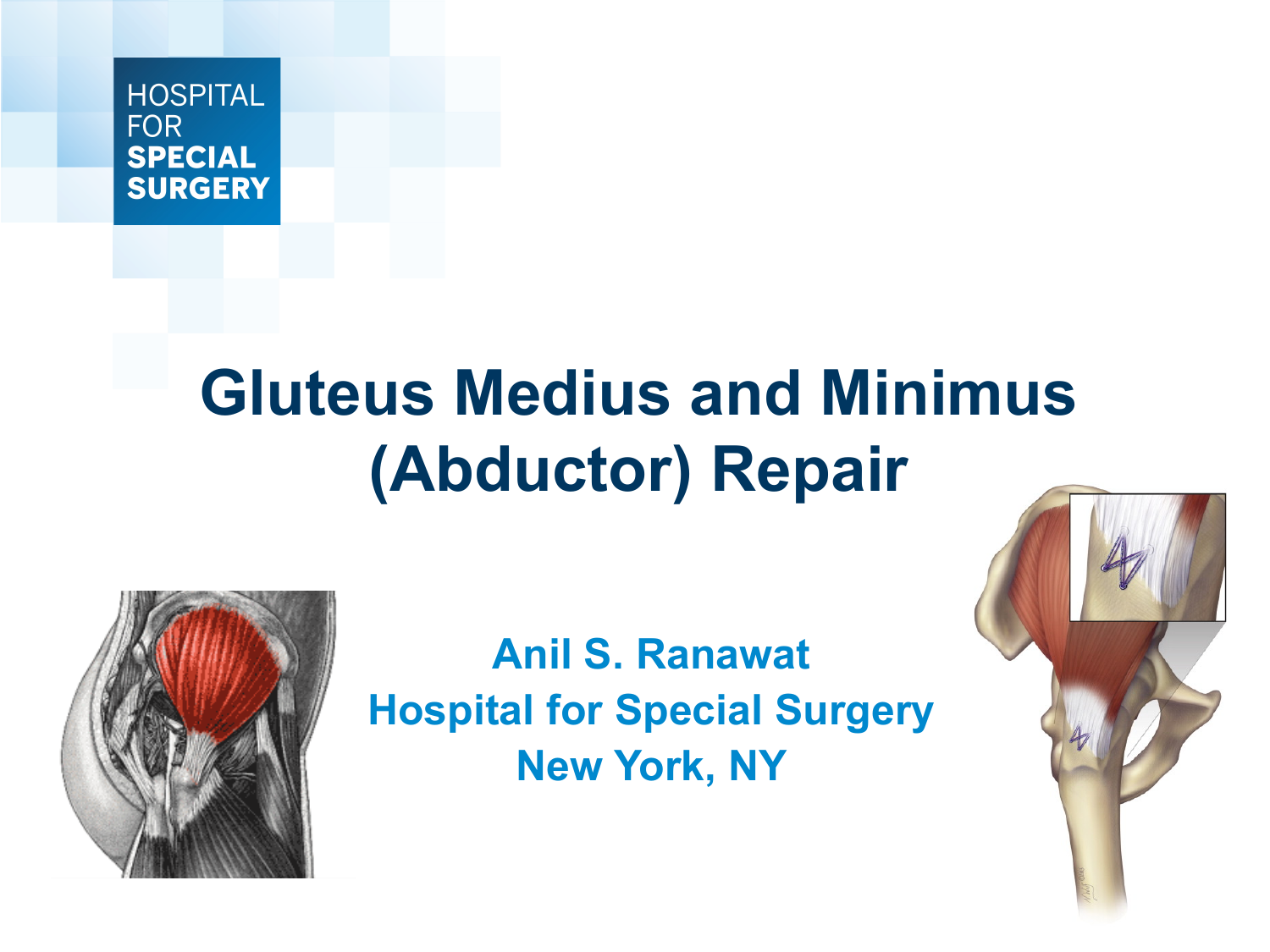### **Outline**

- **I. What are hip abductors?**
- **II. What is a gluteus medius/minimus (hip abductor) tear?**
- **III. What are the symptoms of a hip abductor tear?**
- **IV. What are abductor tear treatments?**
- **V. What is an arthroscopic abductor repair versus an open abductor repair?**
- **VI. What is the collagen patch**
- **VII. How long is the recovery after an abductor repair?**





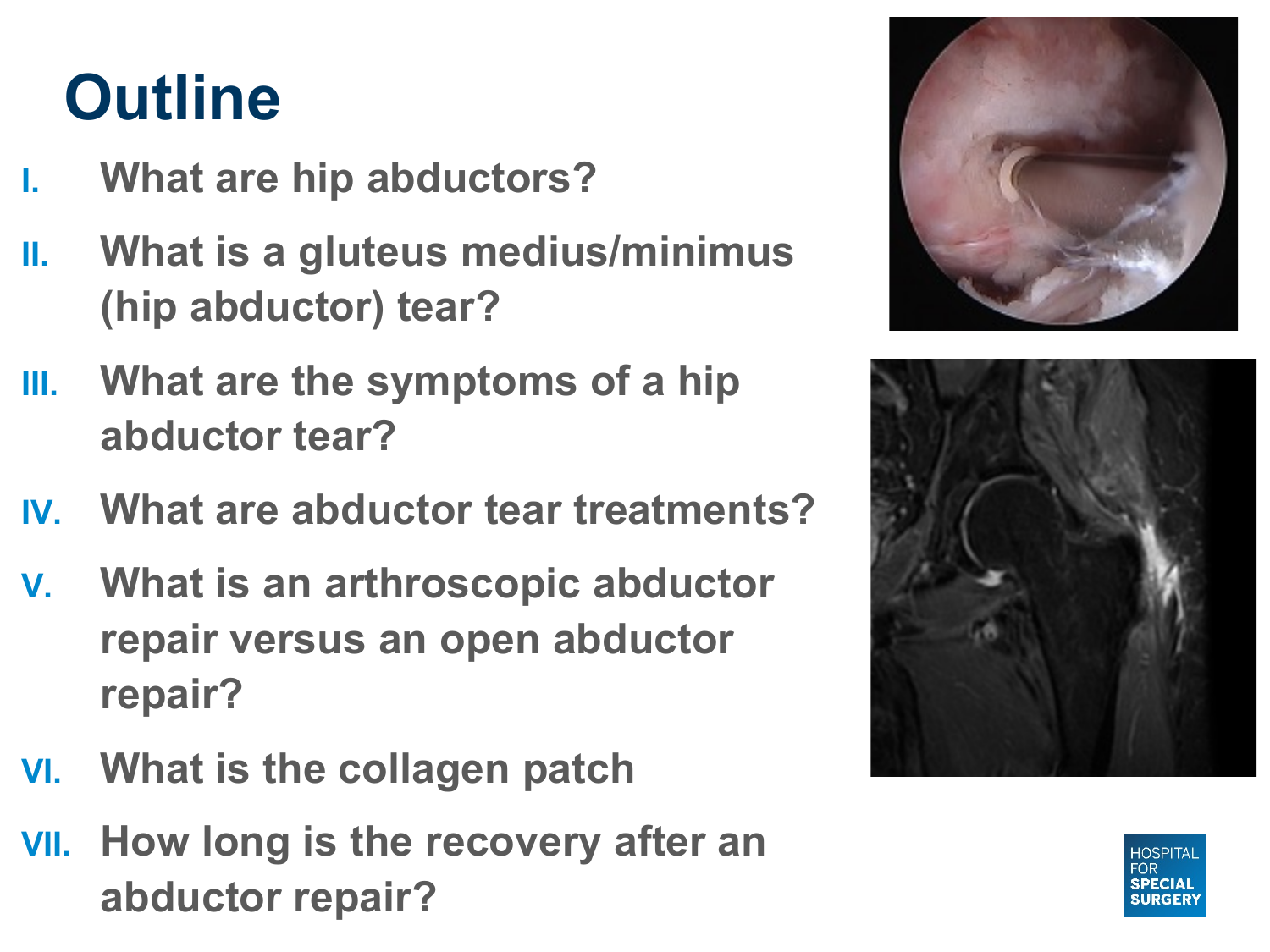## **I. What are hip abductors**

- § **Hip abductors are the muscles (gluteus medius and gluteus minimus) involved in the abduction of the hip (a.k.a. moving the hip out to the side)**
- § **Often, as we get older, those muscles can become inflamed (a.k.a trochanteric bursitis)**

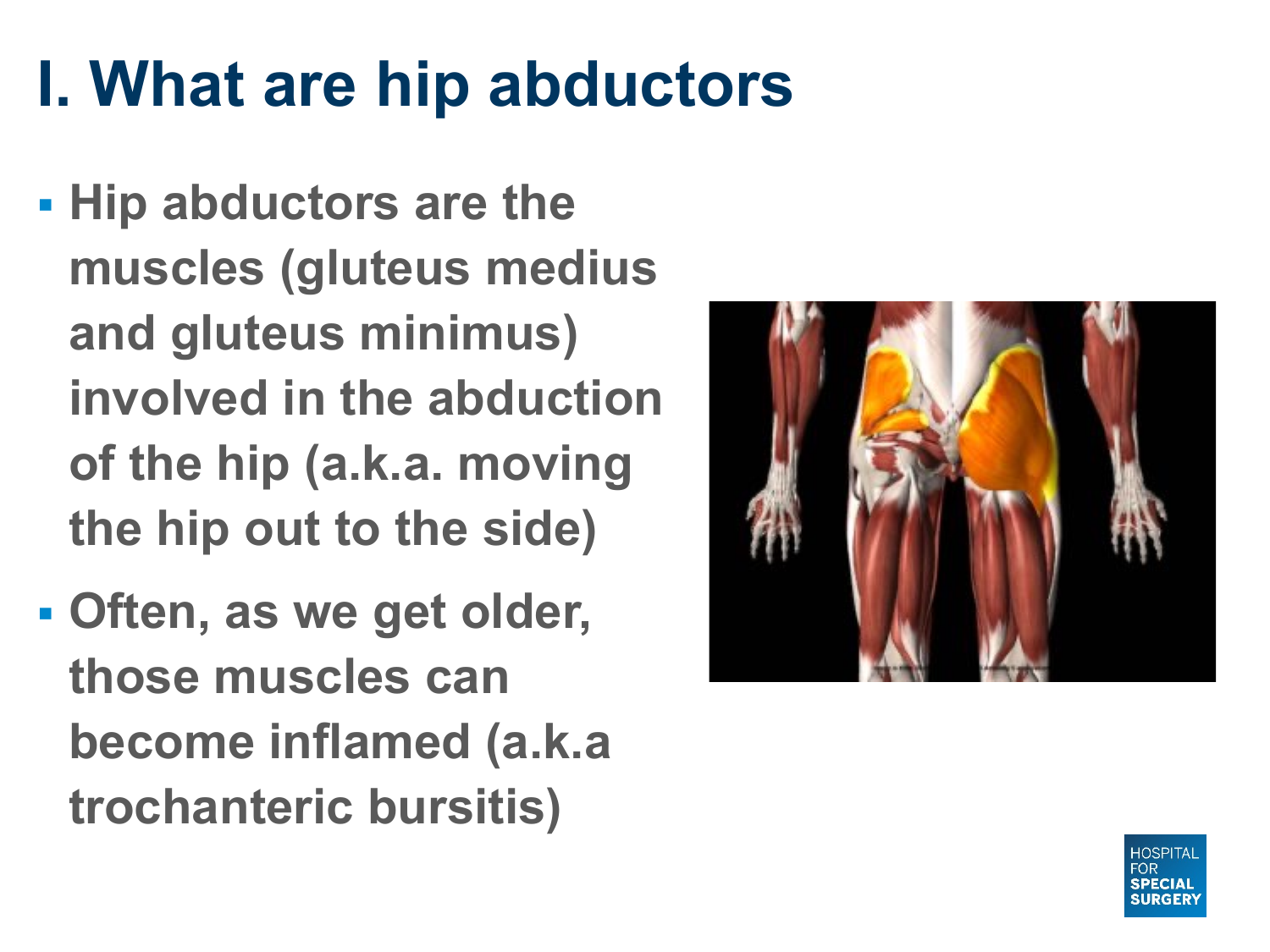## **II. What is a gluteus medius/minimus (hip abductor) tear?**

- § **In patients with long-standing trochanteric bursitis, abductors can progress to have a tear**
- § **Tearing can occur as result of trauma or chronic degeneration**
- § **Tears can be partial thickness or full thickness, meaning the tendon is either partially torn or fully torn**

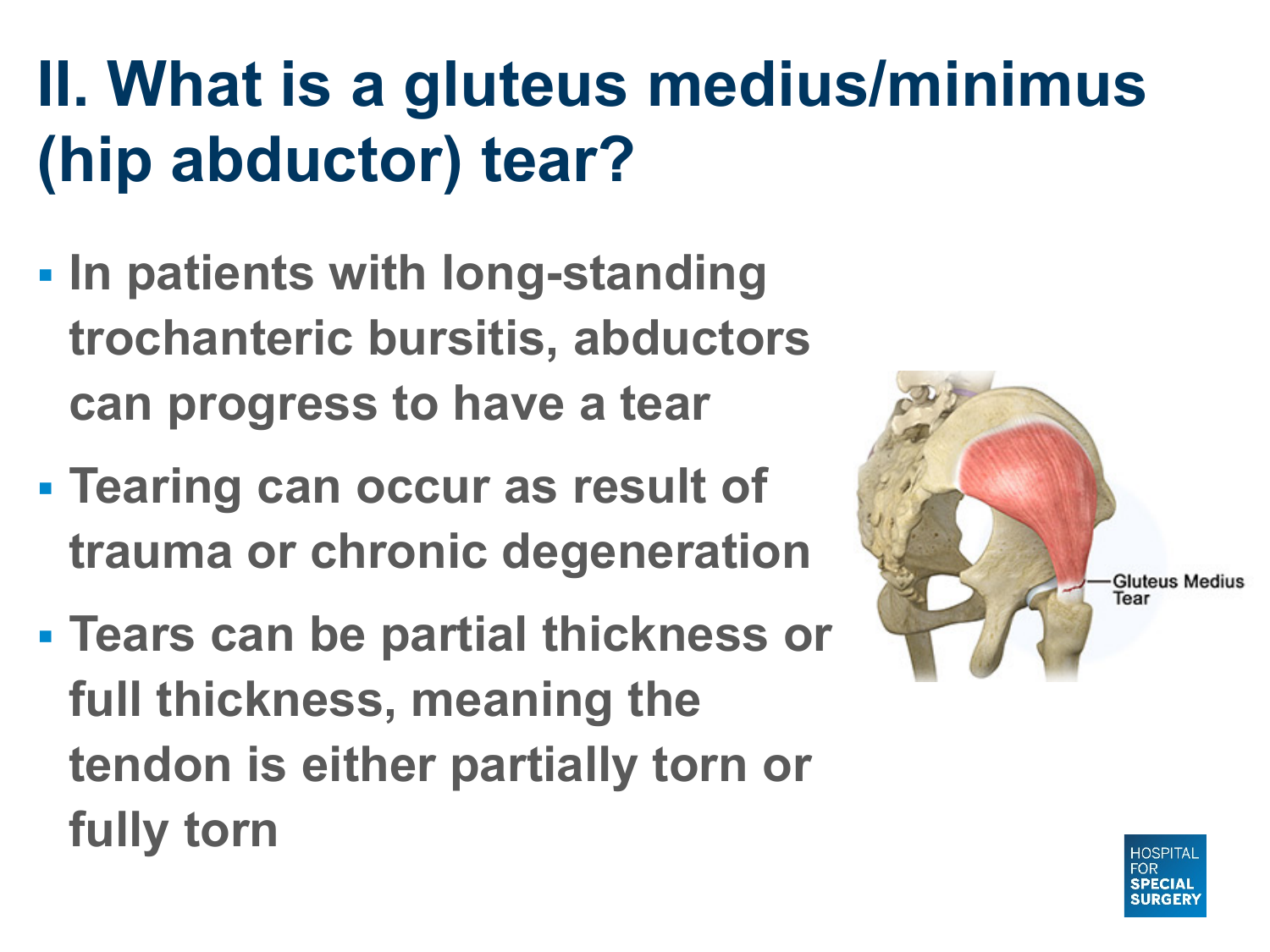## **III. What are the symptoms of a hip abductor tear?**

- § **Pain and tenderness on the side of the hip that may lead to a limp**
- § **Pain that worsens with activity such as walking, running, or climbing stairs**
- § **Deep pain that worsens when sitting or lying on affected side**

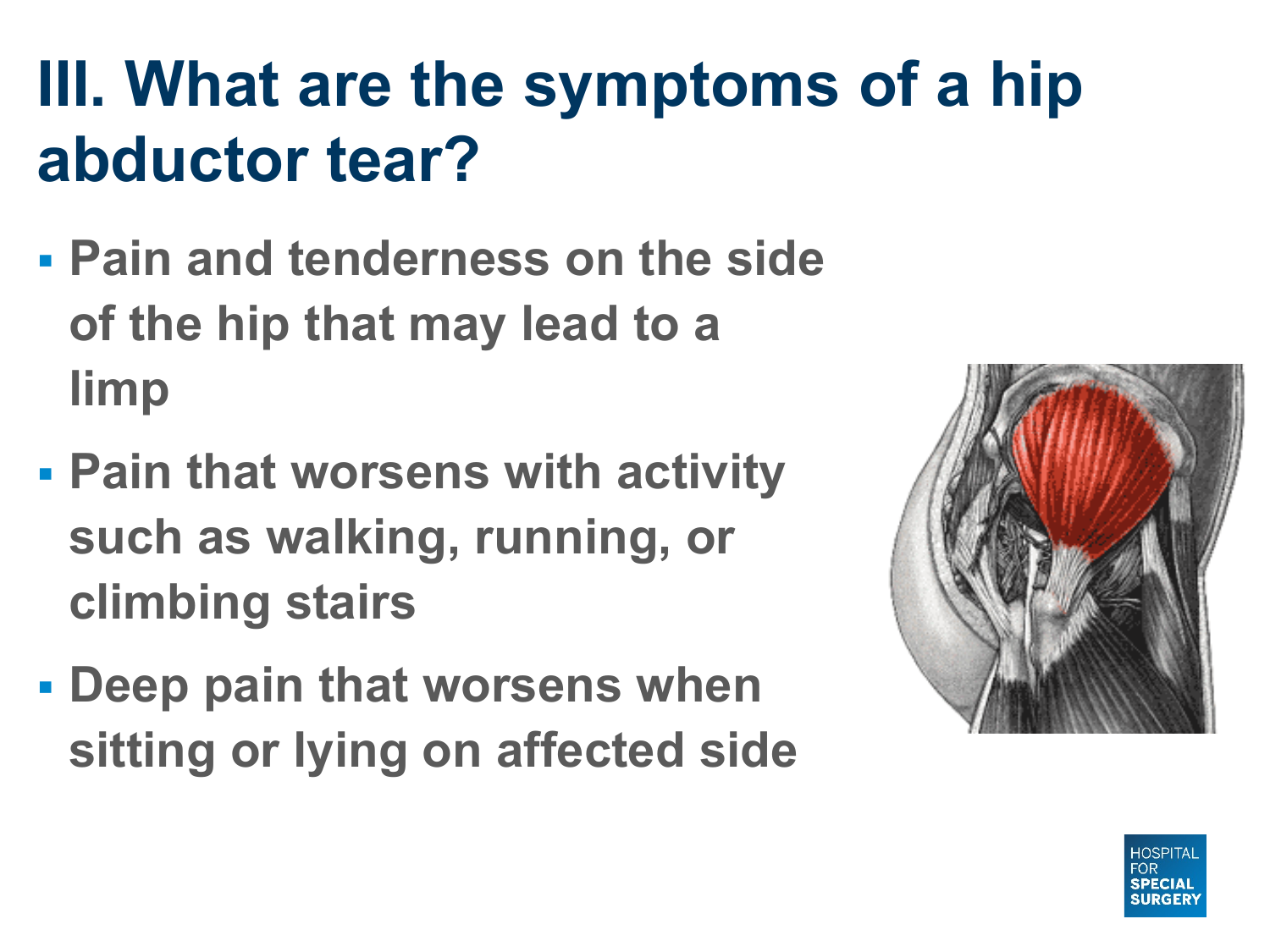#### **IV. What are abductor tear treatments?**

**Non-surgical treatment:**

- § **Anti-inflammatory (topical or oral)**
- § **Physical therapy**
- § **Steroid injection to the trochanter (located on the side of the hip)**
- § **I prefer to treat an initial strain or tear conservatively by controlling pain and strengthening surrounding muscles**

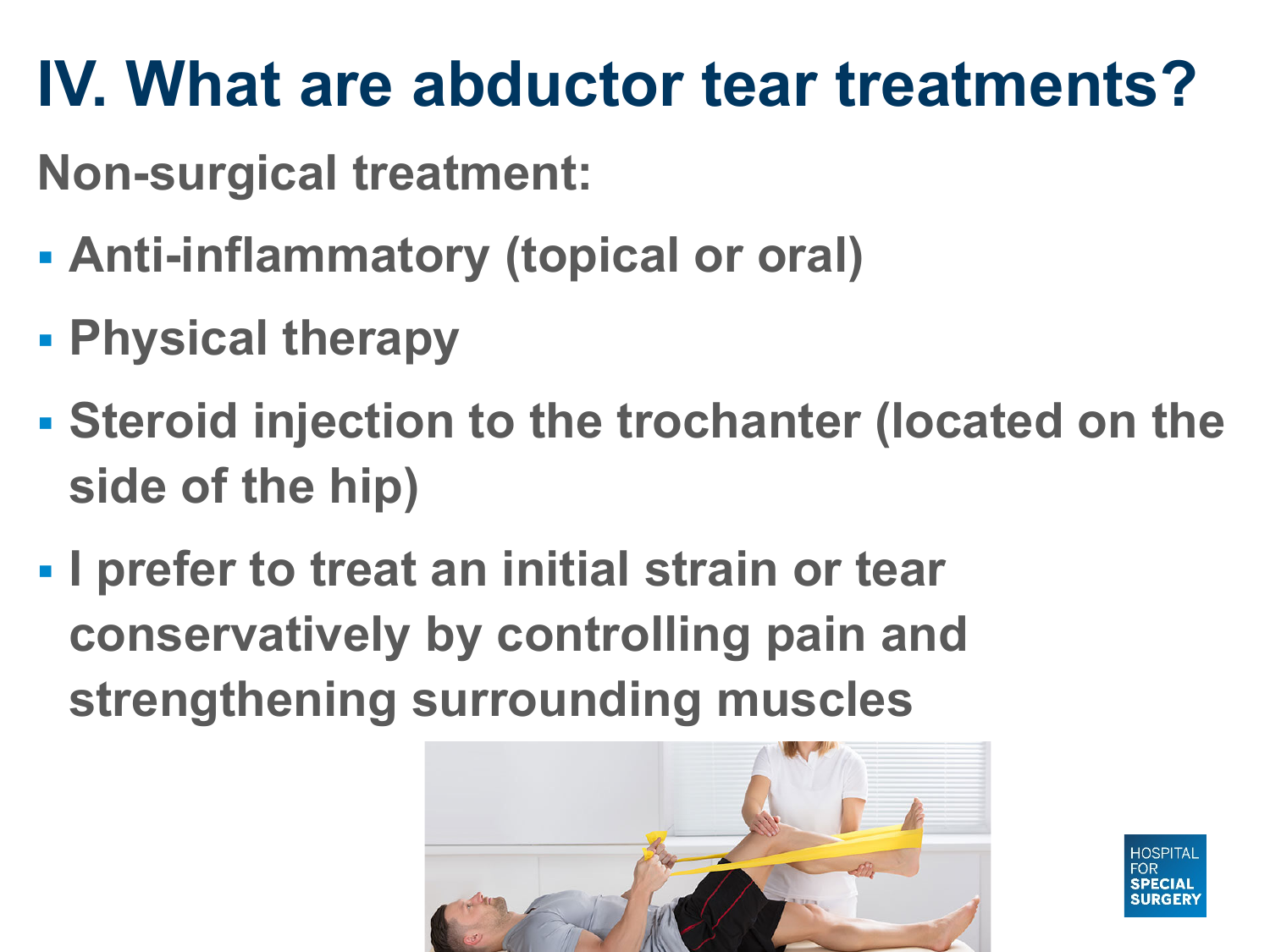#### **IV. What are abductor tear treatments?**

- **Surgical treatment:**
- § **If symptoms and function fail to improve with non-surgical treatment, I will often perform an abductor repair**
- § **This is an important procedure for restoring function to the hip abductors and relieving pain**

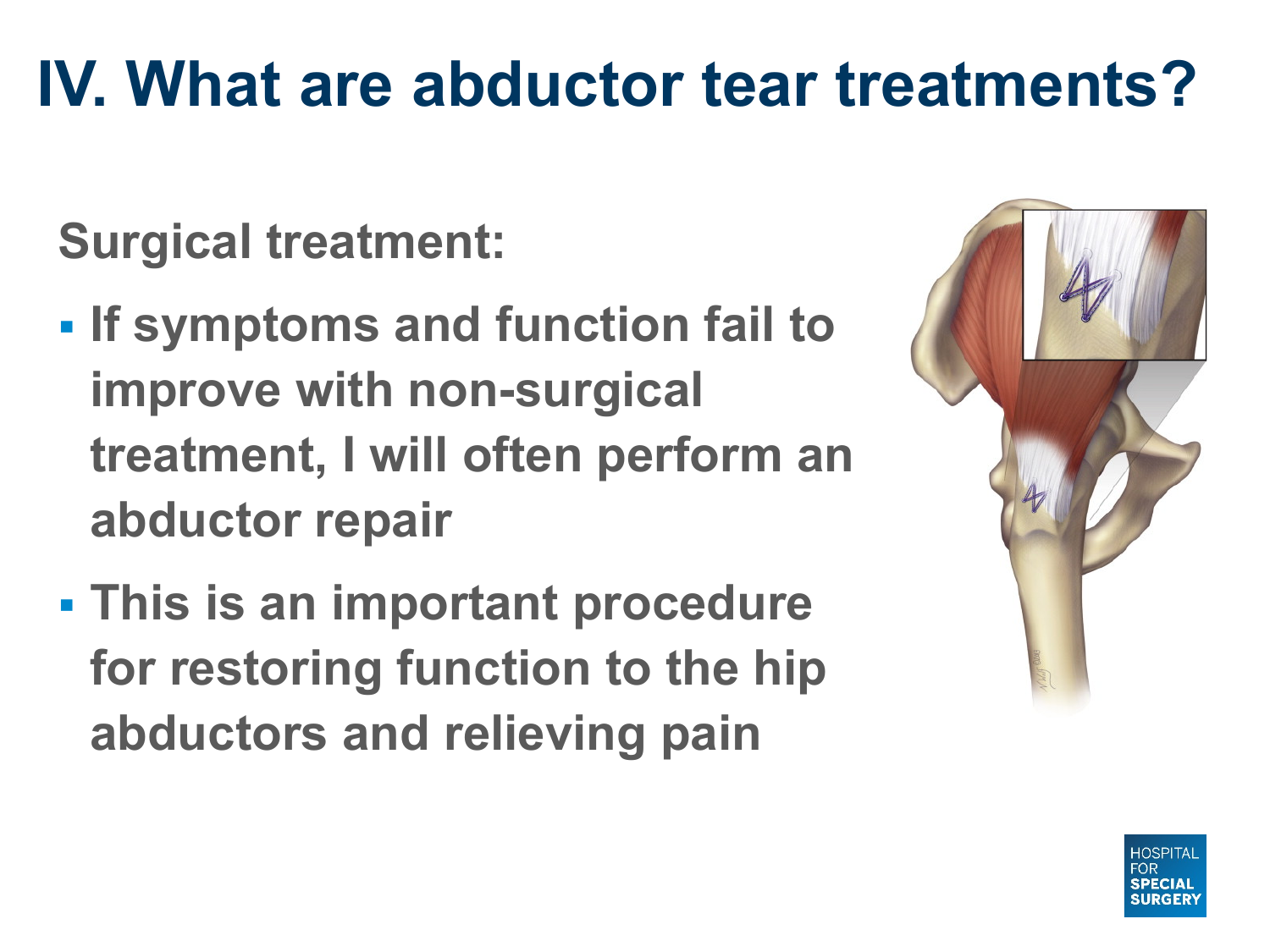## **V. What is an arthroscopic abductor repair versus an open abductor repair?**

**Arthroscopic repair:**

- § **Small "key-hole" type incisions are made in the skin outside the hip**
- § **Small, narrow instruments and sutures are used to secure the torn tendon back down to the attachment site**
- § **Arthroscopic repair is typically for younger, active patients with small tears**



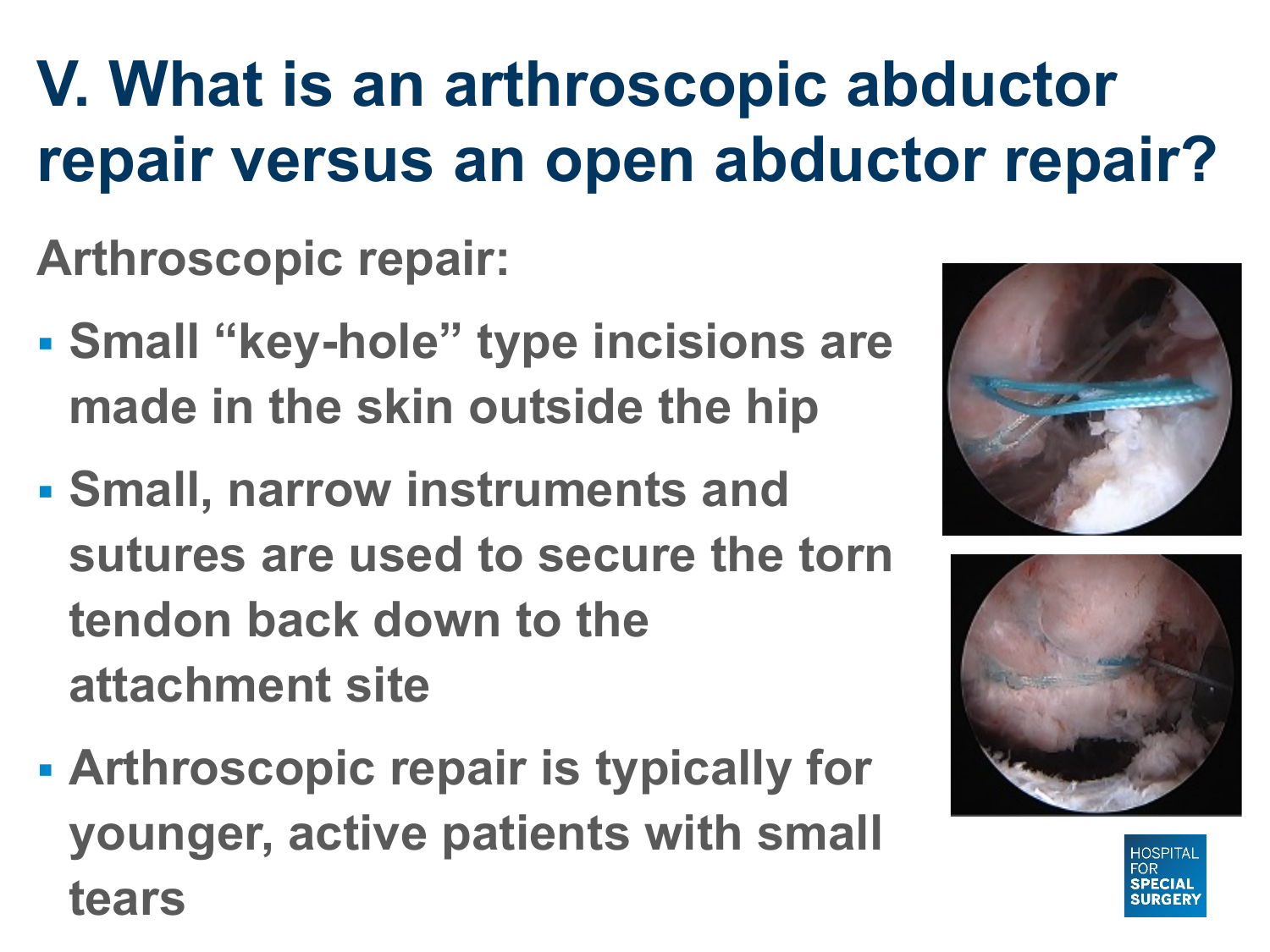**V. What is an arthroscopic abductor repair versus an open abductor repair? Open repair:**

- § **Open repair is typically performed when a patient experienced a large or complete tear to maximize the success of the repair**
- § **Open repairs involve larger incisions for better visualization and access during surgery**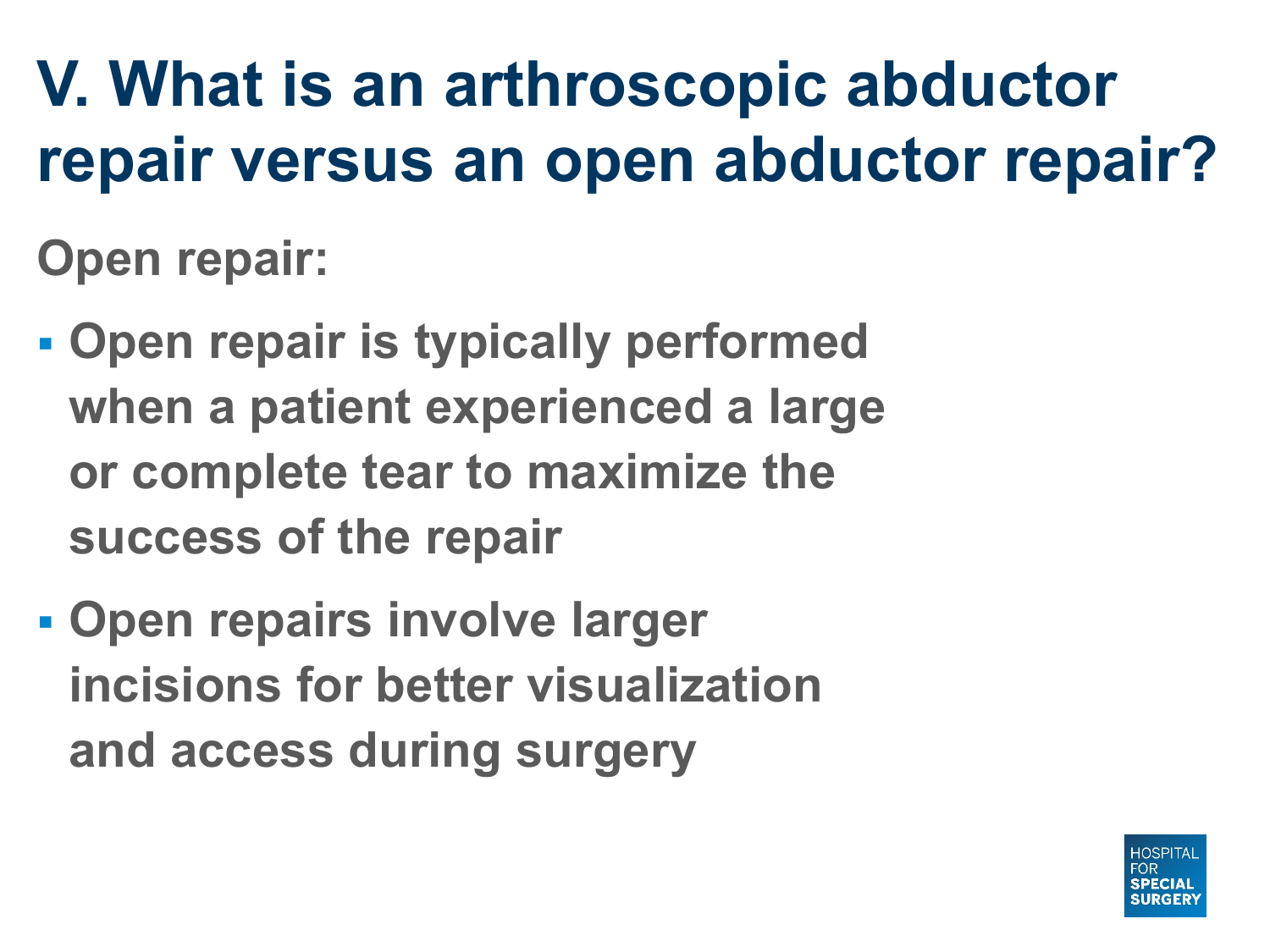**VI. What is the collagen patch?** § **Tears where there is significant muscle atrophy are often treated with an augmentation to the tendon, such as a collagen patch, during open repair surgery**

§ **Collagen is used because as the most abundant protein in the human body, found in bones, muscles, skin, and tendons, it naturally forms a scaffold to provide strength and structure**



#### **Progression of Healing**



12 Weeks

**Fully-Healed Tendon**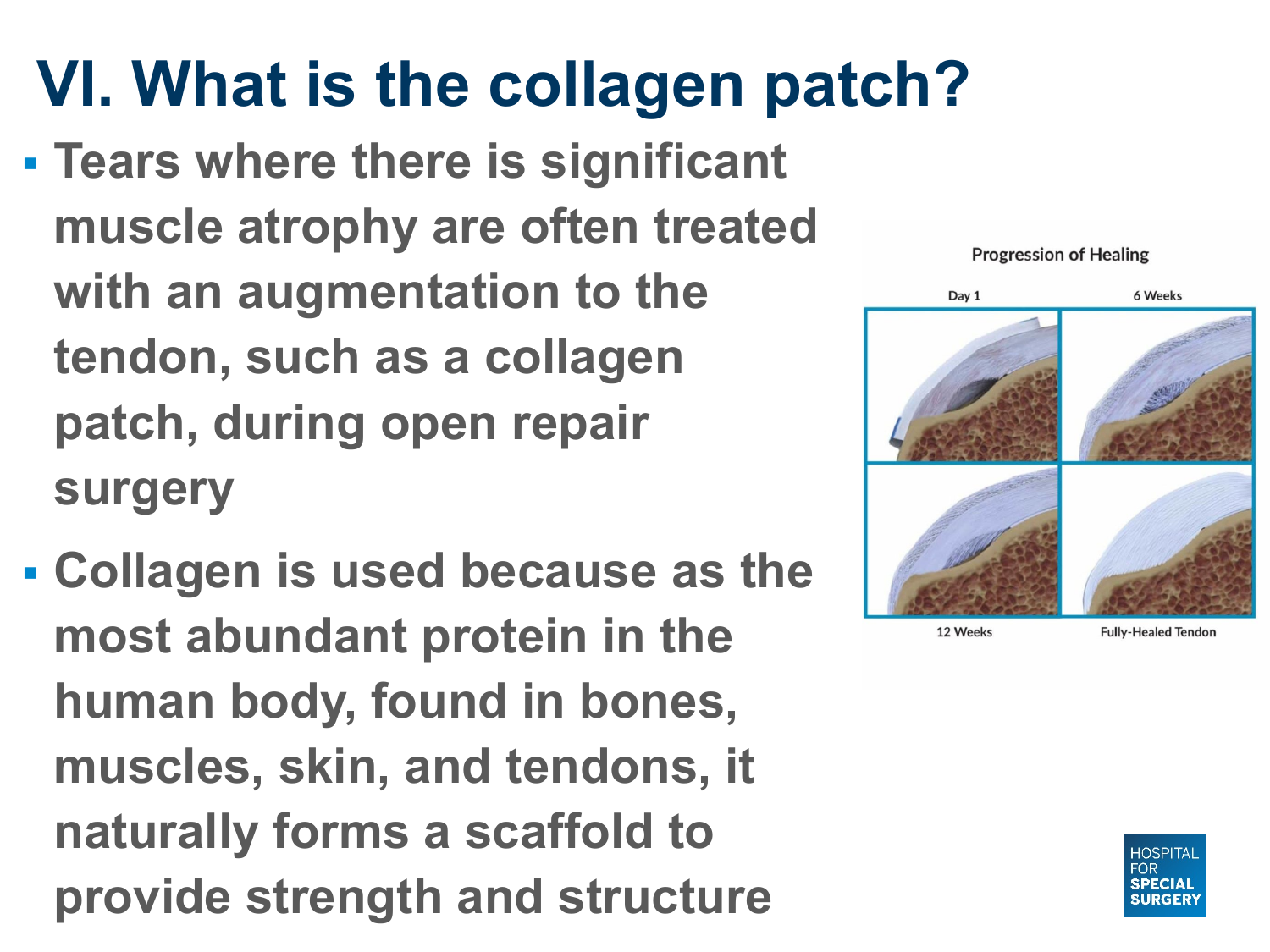## **VI. What is the collagen patch?**

- § **The patch is placed directly on the tendon and eventually dissolves**
- § **The patch has been shown to significantly improve tendon regrowth and healing**



#### **Progression of Healing**



12 Weeks

**Fully-Healed Tendon**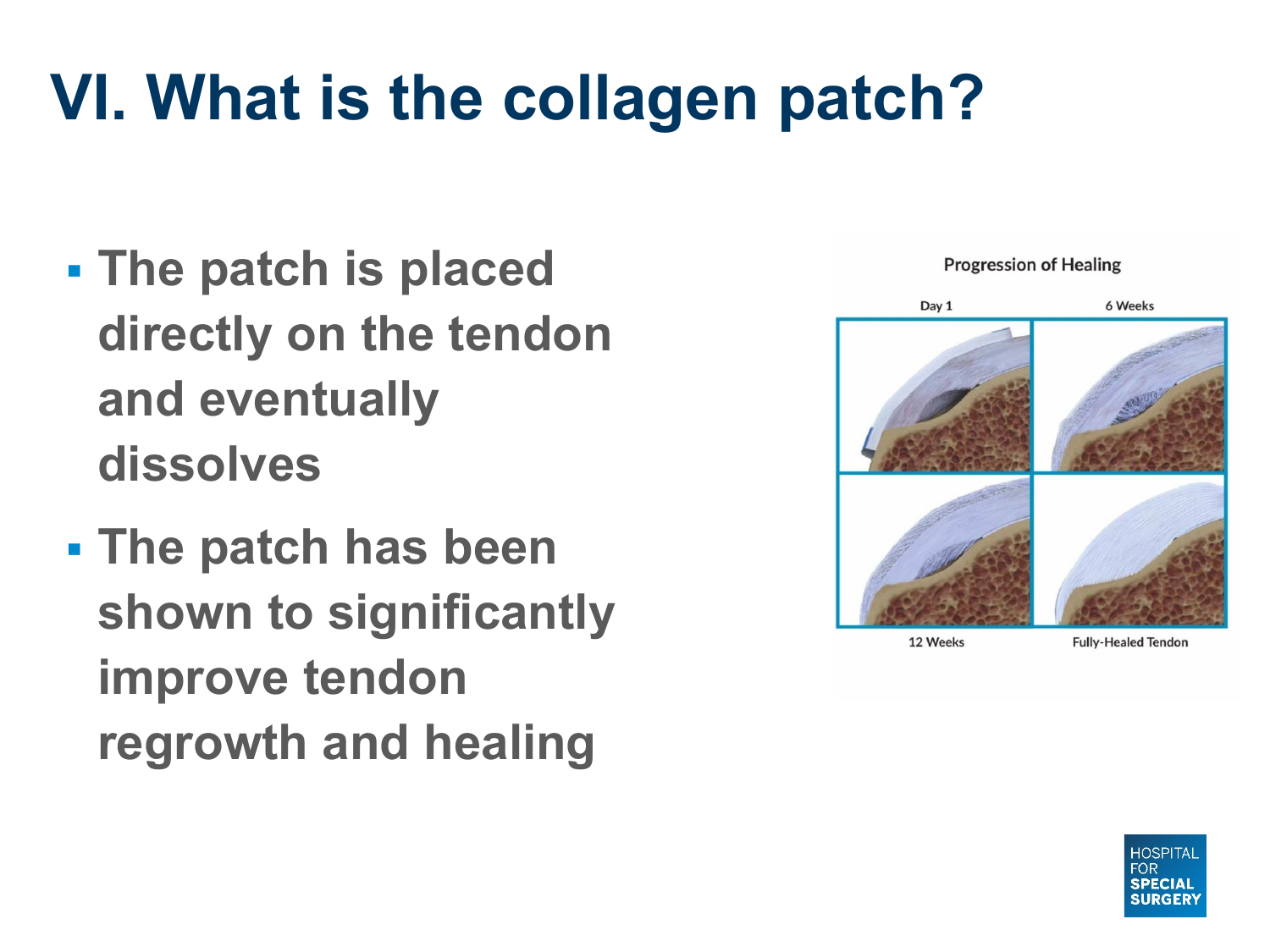## **VII. How long is the recovery after an abductor repair?**

- § **Patients are instructed to avoid full weight bearing on the affected leg for 4-6 weeks with partial weight bearing to follow to allow proper healing**
- § **Hip movement is allowed but limited to certain motions with brace**
- § **Patients will complete at least 3-4 months of physical therapy**
- § **A return to normal activities in about 6 months**